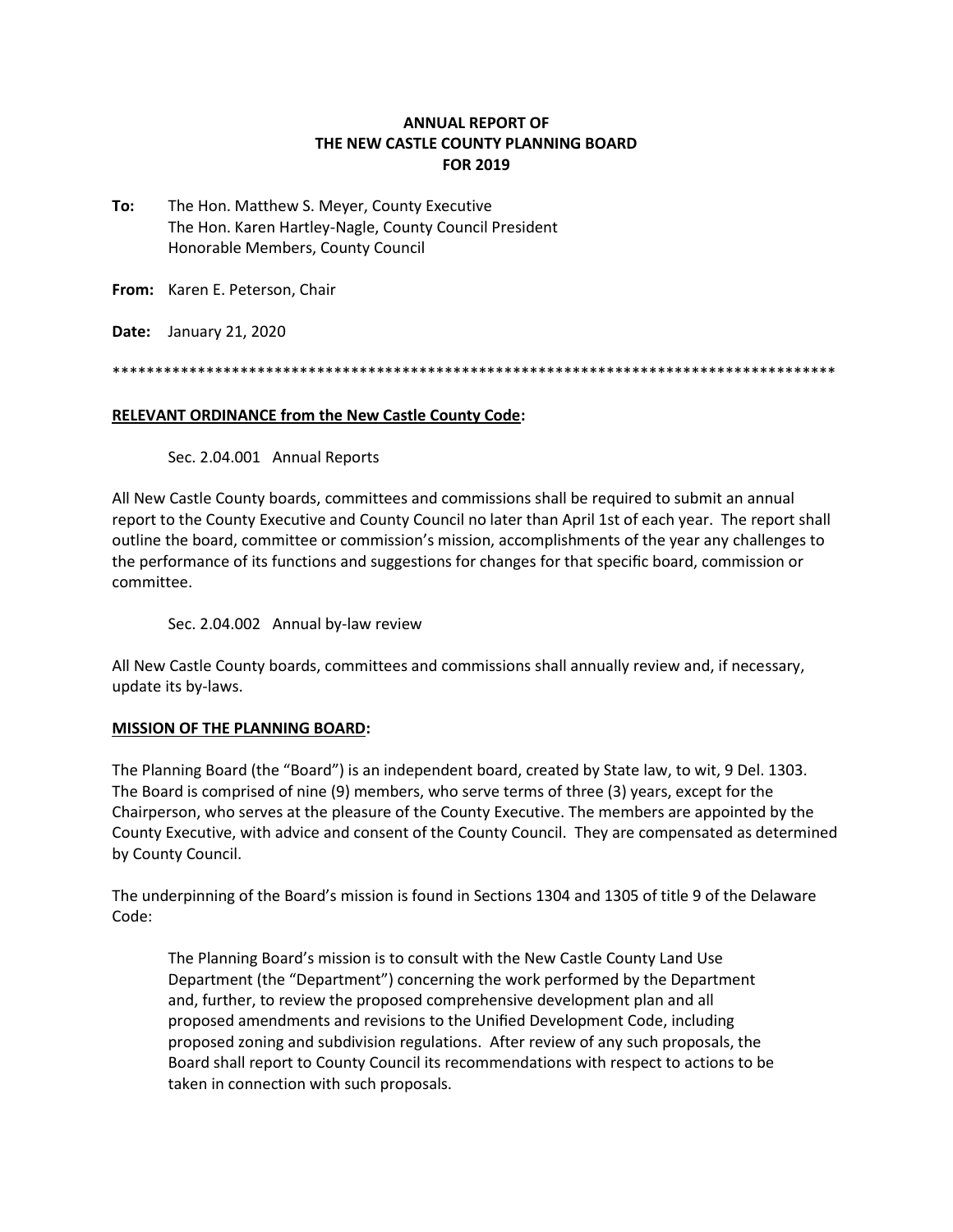Further specificity of the Board's function can be found in the New Castle County Code:

# Sec.40.30.310. Planning Board

The Planning Board shall consist of nine (9) members, having the following powers and duties:

- A. To review, hear, consider, and make recommendations to approve or disapprove applications for zoning map and Code text amendments, as indicated in Table 40.30.10;
- B. To initiate, prepare, or cause to be prepared, a zoning or land development code or amendments thereto, and make recommendations to County Council and the County Executive as the Board deems appropriate;
- C. To prepare, or cause to be prepared, the Comprehensive Development Plan or any element or portion thereof, and make recommendations to County Council and the County Executive as the Board deems appropriate;
- D. To initiate, review, hear, consider, and make recommendations to County Council and the County Executive to approve or disapprove amendments to the Comprehensive Development Plan;
- E. To adopt additional or amended rules of procedure consistent with this Section to govern the Planning Board's proceedings;
- F. To conduct studies of the County's resources and needs and to report its findings and recommendations, with reference thereto from time to time, to County Council and the County Executive; and
- G. Any other power or duty provided for under State law or indicated in Table 40.30.110 of this Article.

# **ACTIVITIES**

### Board Membership.

There was quite a bit of turnover on the Board during 2019:

- Sandra Anderson retired in February after twenty-two years of service;
- Linda Porras-Papili left the Board in September at the end of her term;
- Darryl Parson was appointed to the Board in February and resigned in June;
- Jonathan Cochran and Leah Gray were appointed to the Board in the fall.

The Board is presently operating with a full complement of members. Attendance is good and there have been no problems with getting a quorum for hearings.

### Board Training.

The Department of Land Use facilitated a "Planning 101" course for Board members on June  $18<sup>th</sup>$ . The training covered the elements of the Comprehensive Plan, the basics of land use control, the role of planning and zoning commissioners, and the State of Delaware Planning and Zoning statutory requirements.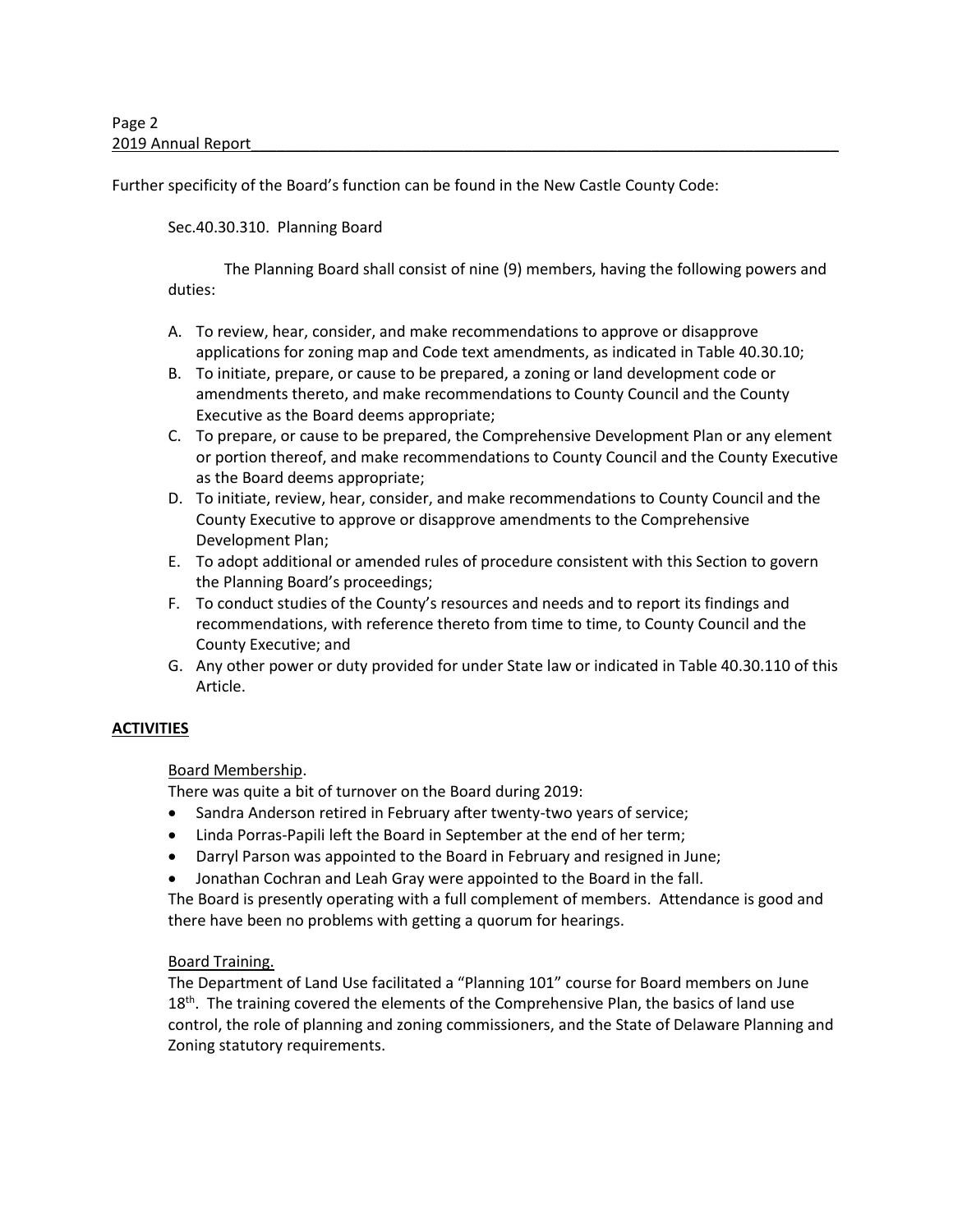### UDC Text Amendments.

Five (5) UDC text amendments were heard by the Board in 2019:

- App. 2018-0547-T (Ord.18-093) to place a temporary stay of 1 year on certain Major and Minor Land development applications incorporating on-site wastewater treatment and disposal ("septic") systems;
- App. 2019-0050-T (Ord.19-005) to amend several articles of the UDC relating to traffic and transportation for applications submitted to the Department of Land Use;
- App. 2019-0397-T (Ord.19-046) to amend several articles of the UDC to provide standards for landfills;
- App. 2019-0396-T (Ord. 19-072) to amend Article 6 of the UDC regarding electronic variable messaging signs (EVMS); and,
- App. 2019-0538-T (Ord.19-078) to amend Article 22 of the UDC regarding the subdivision of land in the Suburban (S) and Suburban Reserve (SR) zoning districts with on-site wastewater treatment (septic) systems.

### Board By-Laws and Special Rules of Order.

Revisions to the Board's By-Laws and Special Rules of Order were approved at the Board's business meeting of February 19, 2019.

### Public Hearings.

The Board typically holds public hearings on the first Tuesday evening of every month, as needed. These public hearings are jointly held by the Board and the Department of Land Use. In 2019, the Board held ten (10) public hearings. The table below provides an accounting of the types and numbers of applications heard by the Board.

| <b>Hearing</b><br><b>Date</b> | <b>Exploratory</b><br>Plan | Subdivision<br><b>Appeal</b> | <b>Rezoning</b> | <b>Deed</b><br><b>Restriction</b> | <b>UDC Text</b><br><b>Amendment</b> | <b>Subdivision</b><br>Variance |
|-------------------------------|----------------------------|------------------------------|-----------------|-----------------------------------|-------------------------------------|--------------------------------|
|                               |                            |                              |                 | Change                            |                                     |                                |
| 01/08/19                      |                            |                              | $1*$            |                                   | 1                                   |                                |
| 02/05/19                      |                            |                              | $2*$            |                                   |                                     |                                |
| 03/05/19                      | 1                          |                              |                 |                                   |                                     |                                |
| 04/02/19                      | $\overline{2}$             |                              | $1*$            |                                   | 1                                   |                                |
| 06/04/19                      | 1                          |                              | 1               |                                   |                                     |                                |
| 08/06/19                      | $\overline{2}$             |                              |                 |                                   | 1                                   |                                |
| 09/03/19                      |                            |                              | $\mathbf{1}$    |                                   | 1                                   |                                |
| 10/01/19                      |                            |                              | 1               |                                   |                                     | 1                              |
| 11/05/19                      | 1                          |                              | 1               |                                   | 1                                   |                                |
| 12/03/19                      | 3                          |                              | $\overline{2}$  |                                   |                                     |                                |
| Total: 26                     | 10                         | 0                            | 10              | 0                                 | 5                                   |                                |

\*Review of previously approved rezoning